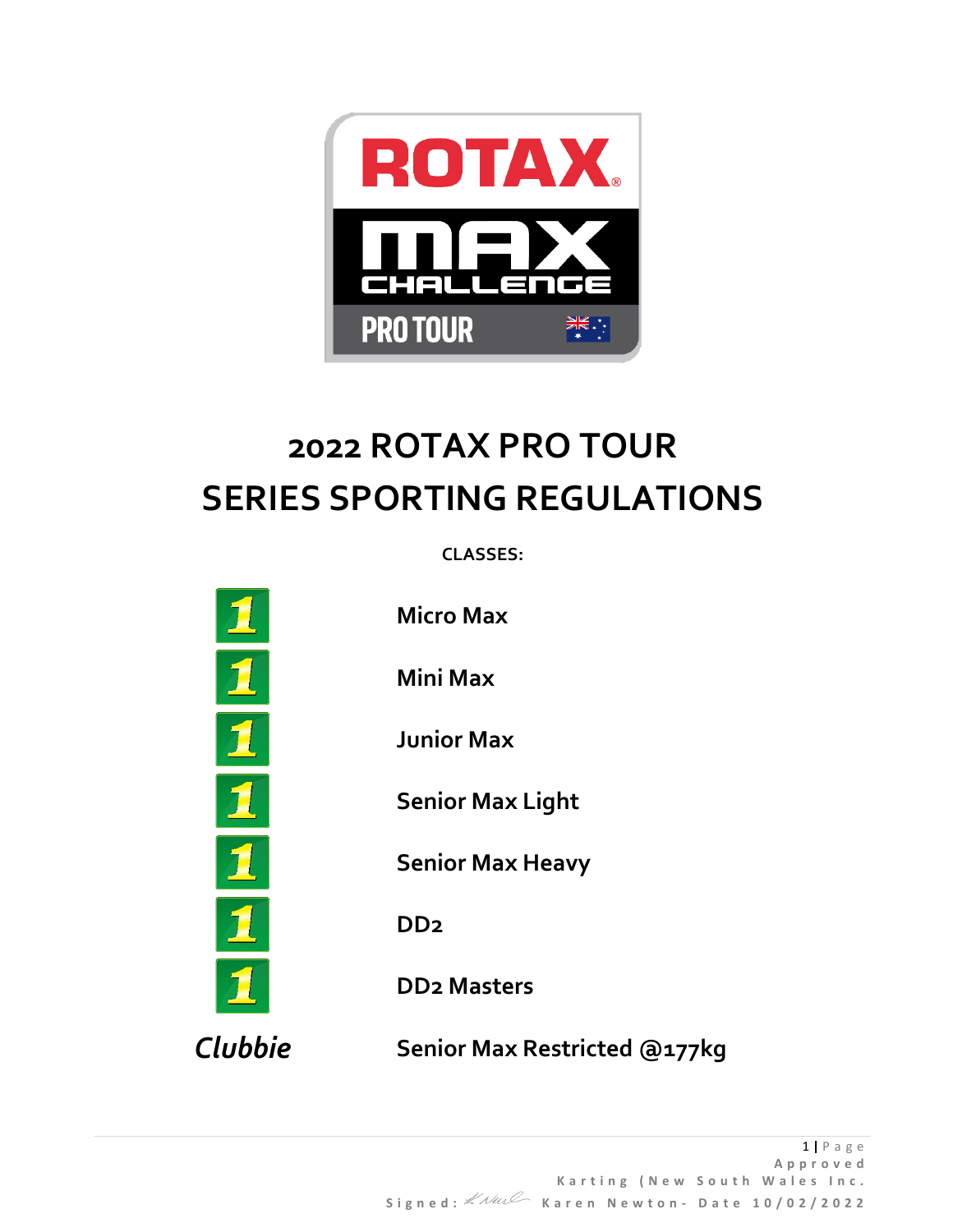# **1 - Preamble & Jurisdiction**

- a) Karting (New South Wales) Inc (KNSW) in conjunction with RaceMax will organise the 2021 Rotax Pro Tour (the "**Series**") for Drivers in: Micro Max, Mini Max, Junior Max, Senior Max Light, Senior Max Heavy, DD2, DD2 Masters and Senior Max Restricted @177kg
- b) This Series is sanctioned by KNSW as a National Series.
- c) These Sporting Regulations (the "**Series Regulations**") are specific to the Series and are formulated for the Classes scheduled to Compete within at the Series.
- d) Unless otherwise specified, the definitions in the KNSW Competition Rules and handbook (the "**Rules**") shall apply to these Series Regulations.
- e) KNSW and/or RaceMax with the approval of KNSW, may modify the Series Regulations, from time to time.
- f) The Series Regulations apply solely to the specified Classes and Divisions at each Round of the Series.
- g) The Series is conducted to meet the following objectives:
	- i. To provide a National Series that determines which Drivers will qualify to receive a Rotax Max Challenge Grand Finals invitation.
	- ii. To provide a National Series that gives Competitor's experience for International competition in Rotax Classes.
	- iii. To promote karting as a sport to be enjoyed as a participant, an official and as a spectator.
	- iv. To create a karting sporting platform that is attractive to Competitors and sponsors and that enhances the aims and objectives of KNSW and RaceMax to grow and develop the sport of karting.
	- v. The conduct of the Series Events within each Meeting should be the benchmark for quality in karting administration, promotion and operation of race meetings. In achieving this it is intended to improve the experience, attitude and standard of karting officials and officiating in general.

#### **2 - Events**

- a) The Series will be contested over five (5) rounds of Competition.
- b) Rounds will be conducted at suitable Circuits as determined by KNSW and RaceMax.
- c) The date and venue for each Round of the Series will be:

| Round 1 | Canberra Kart Club        | 24 – 27 March 2022     |
|---------|---------------------------|------------------------|
| Round 2 | Geelong Kart Club         | 12 – 15 May 2022       |
| Round 3 | Ipswich Kart Club         | 16 – 19 June 2022      |
| Round 4 | <b>Griffith Kart Club</b> | 28 – 31 July 2022      |
| Round 5 | Coffs Harbour Kart Club   | $1 - 4$ September 2022 |

- d) KNSW, following advice from RaceMax, reserves the right to vary the date, time and venue for any Rounds at their discretion.
- e) The classification of a Series Champion Driver will be established through the results obtained by a Driver and in accordance with these Series Regulations.
- f) Entry to all Rounds will be open to authorised Drivers holding the appropriate International or National Licences.

#### **3 - Organisation & Administration**

- a) The Series will be conducted under the provisions of the KNSW Competition Rules, these Series Sporting Regulations and such Supplementary Regulations, Further Regulations, Addendum's and Bulletins (the "**Rules**") as may be issued by, or in conjunction with, the Organising Committee of each Round.
- b) KNSW reserves the right to issue Supplementary Regulations and/or instructions to Competitors and/or Drivers and/or Participants and these shall be of the same effect as these Series Regulations.

2022 Rotax Pro Tour Series Sporting Regulations – Final Page 2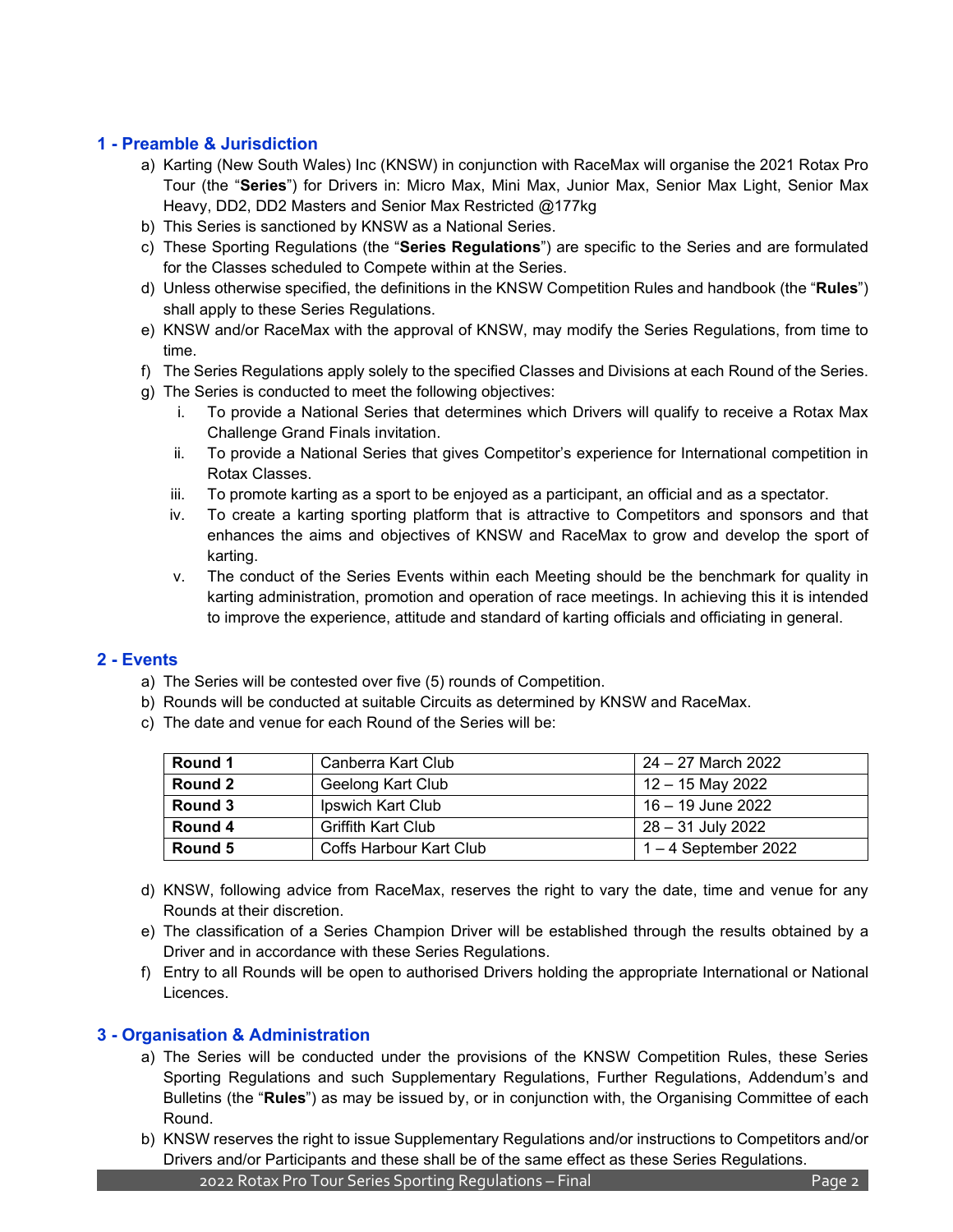- c) All the concerned parties, Officials, promoters, Competitors, Participants and Drivers may only participate in the Series on the condition that they comply with all documents, which govern it.
- d) The Series will be promoted by RaceMax.
- e) The following personnel have been appointed to the Series by KNSW and/or RaceMax and have the authority to administer the various aspects of these Series Regulations in accordance with the Rules.
	- i. Series Manager: Richard Bethune (RaceMax)
	- ii. Series Coordinator: Tim Craig (RaceMax)
	- iii. Series Steward: Phil Twigg
	- iv. Series Clerk of the Course: Victor Maastricht
	- v. Series Chief Scrutineer: Graeme Abbott
	- vi. Series Commentators: TBA
	- vii. Series Media Coordinator: Richard Bethune (RaceMax)
- f) Subject to the agreement of KNSW and RaceMax, the Series personnel listed above may be added to or replaced in the Supplementary Regulations for a Meeting.

# **4 - Commercial Exclusivity**

a) The right to associate the name of any company, sponsoring entity, organiser or brand with the Series for all Classes and Divisions is exclusively reserved for RaceMax.

# **5 - Additional Classes**

a) RaceMax may, subject to the prior approval of KNSW, determine any and all additional Classes or Divisions to compete on the event program at any Round.

# **6 - Competitor and Driver Eligibility**

- a) To be eligible to Compete in a Round of the Series, each Competitor and/or Driver must hold a current International or National Competition licence.
- b) All Drivers Competing in the Series in championship classes, are eligible to apply for a wildcard entry to the Rotax Max Challenge Grand Finals **("RMCGF")** invitation providing they meet the criteria of the RMCGF.
- c) To be eligible to apply for the wildcard in DD2 Masters, the Driver must have turned 32 years of age by December 31<sup>st</sup> 2021.

#### **7 - Series Registration**

- a) Competitors
	- i. Each Competitor will be required to Register for the Series prior to entering the first Round in which they intend to Compete, regardless of the number of Meetings in which they intend to compete.
	- ii. Series Registration must be completed on the official Series Registration form available at [www.rotax.com.au](http://www.rotax.com.au/) or at conclusion of this document.
	- iii. Registration for the 2022 Series will open on the  $10<sup>th</sup>$  February 2022.
		- 1) Series Registration will remain open up to and including the closing date for entry into the last Round of the Series.
	- iv. At the time of Registering for the Series, each Competitor must nominate three (3) preferred competition numbers (one or two digits only) for each Class or Division in which they intend to compete which they shall retain for all Rounds of the Series.
		- 1) In the event that more than one Competitor nominates the same competition number, the Series Manager will allocate the competition number to Competitors who submitted their request at the earliest time.
- b) Fees
	- i. There is a \$100 fee for Drivers to register for the Series.
	- ii. Competitors will pay an entry fee to Compete at each Round of the Series.
	- iii. All competitors shall receive a Free 2022 ProTour Tee Shirt at round 1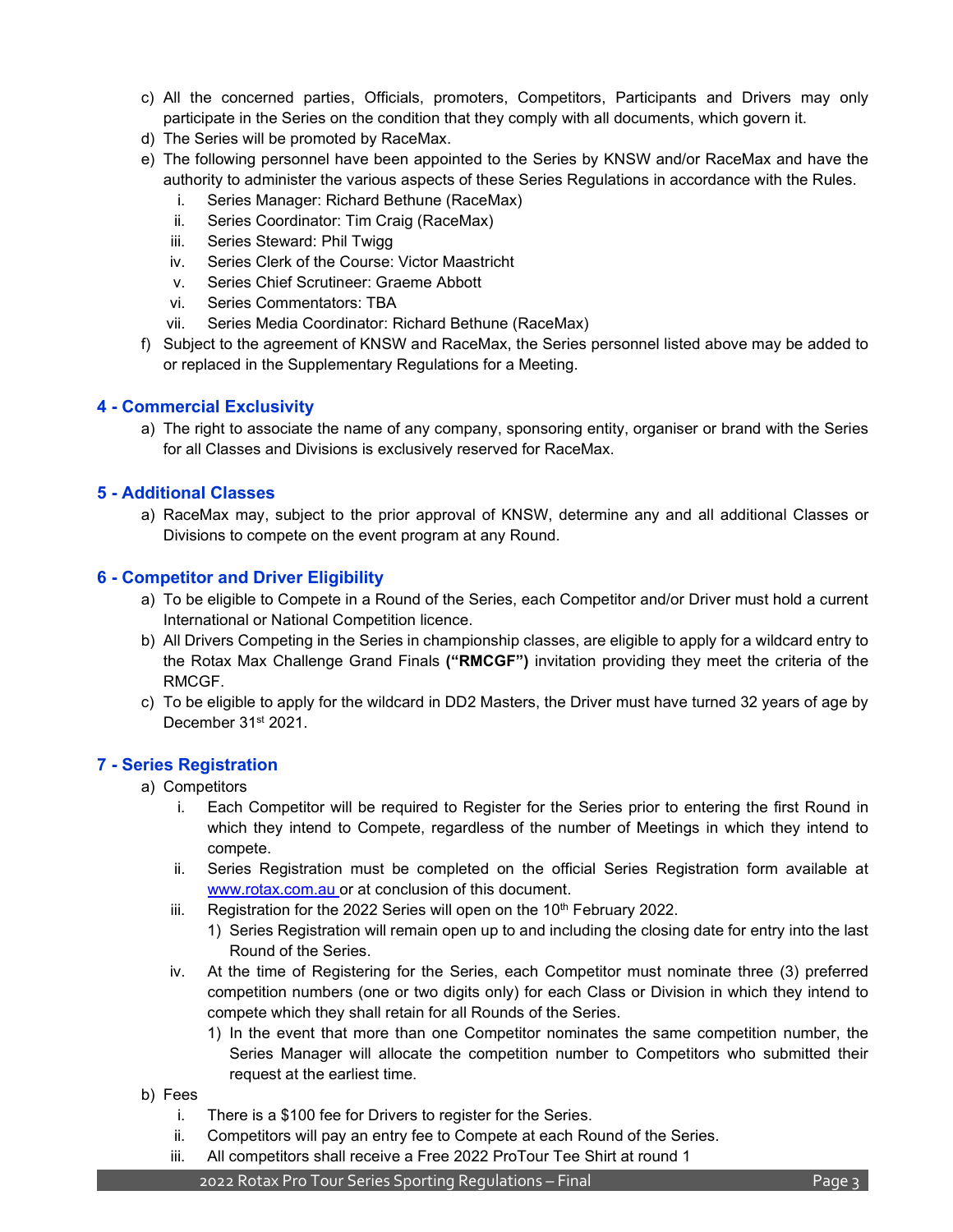# **8 - Licences Required**

- a) The Series Events are restricted to Drivers holding the appropriate Licence for that Class or Division
- b) Eligible Licences are:

| <b>Class / Division</b>      | <b>KNSW Minimum Licence</b><br><b>Requirement</b> |                | <b>Kartsport NZ Minimum</b><br><b>Licence Requirement</b> |
|------------------------------|---------------------------------------------------|----------------|-----------------------------------------------------------|
| Micro Max                    | <b>Novice</b>                                     | C Grade        | Tier 2                                                    |
| Mini Max                     | Rookie                                            | C Grade        | Tier 2                                                    |
| Junior Max                   | Junior                                            | <b>B</b> Grade | Tier 2                                                    |
| Rotax 125 Light              | Senior                                            | <b>B</b> Grade | Tier 2                                                    |
| Rotax 125 Heavy              | Senior                                            | <b>B</b> Grade | Tier 2                                                    |
| D <sub>D</sub> <sub>2</sub>  | Senior                                            | <b>B</b> Grade | Tier 2                                                    |
| <b>DD2</b> Masters           | Senior                                            | <b>B</b> Grade | Tier 2                                                    |
| <b>Senior Max Restricted</b> | Senior                                            | <b>B</b> Grade | Tier 2                                                    |

- c) A current Legal Guardian or Pit Crew Licence or current Senior Race Licence (for a Driver who is over 18 years of age) must be held by the parents and/or legal guardian of each Driver under the age of 18 years who enters to Compete in a Round of the Series. The Legal Guardian Licence is available through KNSW [here.](https://portal.kartingnsw.com.au/)
- d) A Pit Crew Licence will be required by each pit crew member, parent and guardian who do not hold a Legal Guardian Licence, Driver or Competitor Licence, and who requires access to the Race Track Area, the in-grid, out-grid, scrutineering and Parc Fermé areas at an Event. The Pit Crew licences are available through KNSW.

#### **9 - Entries and Minimum Entries**

- a) Details of the entry method will be listed in the Supplementary Regulations for each Round of the Series.
- b) Unless otherwise prescribed in Supplementary Regulations, the closing date for entries for each Round of the Series are as follows:

| <b>Round No.</b> | <b>Round Date</b>      | Venue                     | <b>Entry Closing Date</b> |
|------------------|------------------------|---------------------------|---------------------------|
| Round 1          | $24 - 27$ March        | Canberra Kart Club        | 5pm 18 March 2022         |
| Round 2          | $12 - 15$ May 2022     | Geelong Kart Club         | 5pm 6 May 2022            |
| Round 3          | $16 - 19$ June 2022    | Ipswich Kart Club         | 5pm 10 June 2022          |
| Round 4          | 28 - 31 July 2022      | <b>Griffith Kart Club</b> | 5pm 22 July 2022          |
| Round 5          | $1 - 4$ September 2022 | Coffs Harbour Kart Club   | 5pm 26 August 2022        |

- c) The entry fee payable to the Organiser will be listed in the Supplementary Regulations for each Round of the Series.
- d) If less than six (6) genuine entries are received to constitute a Class or Division by the listed closing of entries then the Class or Division may not be contested.
- e) All Drivers whose entry is not accepted for any Class or Division shall be notified as soon as possible and the entry fee will be refunded.
- f) DD2 and DD2 Masters shall be combined on track using a middle weight of 178kg until such time as either class reaches and entry of 20 competitors or the combined field exceeds track limits.

#### **10 - Circuits and Practice Restrictions**

- a) Circuits that are hosting a round of the Series will not have a planned practice weekend prior to the Event.
- b) Where competitors participate in any practice prior to any Round, this will not be considered to be private practice. It will:
	- i. Not form part of the meeting;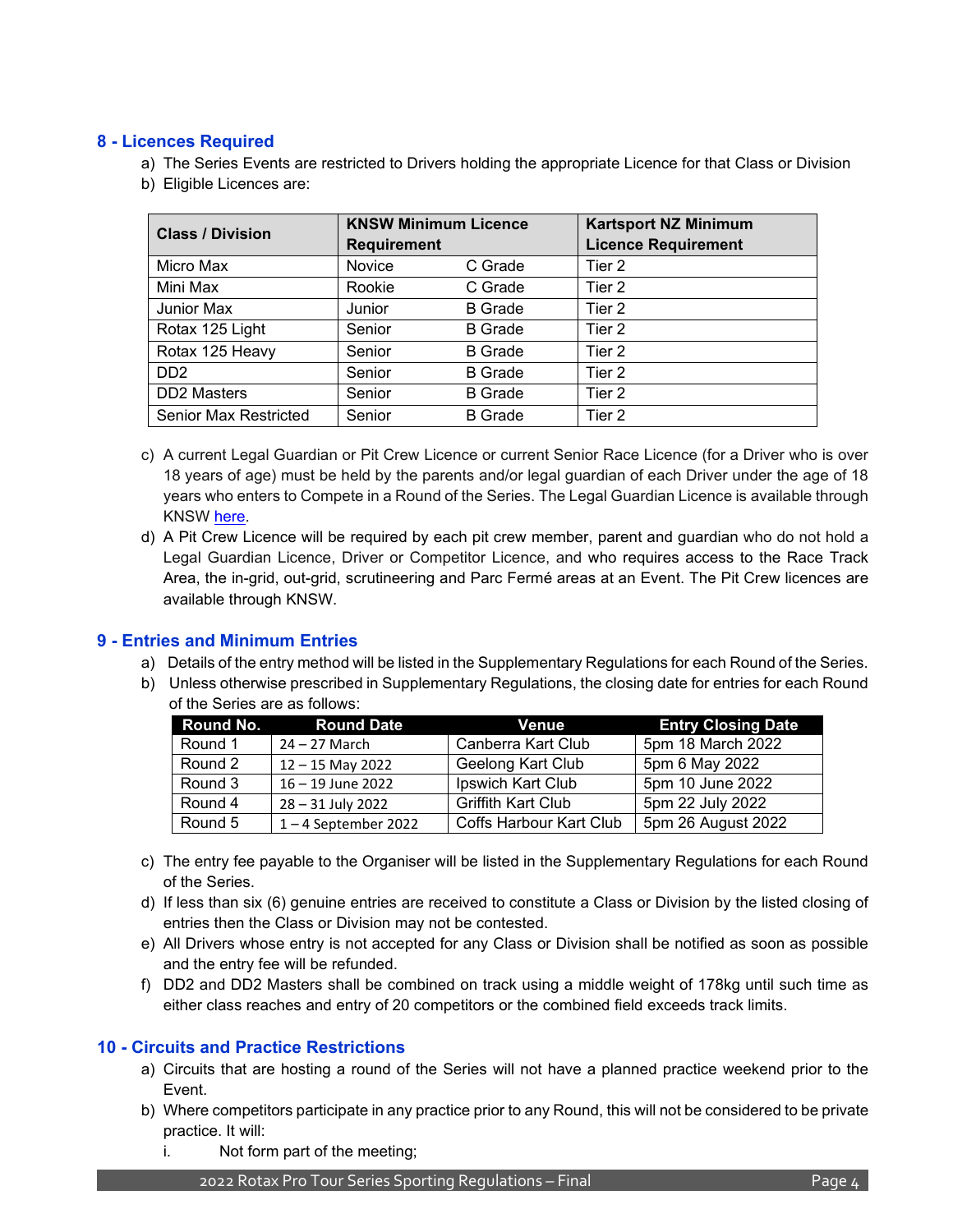- ii. Be organised and under the control of the organising club;
- iii. Incur a practice fee, payable directly to the organising club.
- c) Unless otherwise specified in the Supplementary Regulations for a Meeting the Track will be closed to Karts after the last session on Friday and the last session on Saturday and will remain closed until opened for official on-track activity the following day.
- d) The Thursday prior to each round will see the tracks available for testing. This testing will not be official and the practice fees will be set by the host clubs.

# **11 - Administrative Checking & Scrutineering**

- a) Administrative checking and scrutineering will take place at the time and venue listed in the Supplementary Regulations.
- b) Engine and chassis seals will be issued and it is the Competitor's responsibility to ensure they are correctly fitted prior to qualifying.
- c) Competition numbers and sponsors stickers are required to be in place from the commencement of practice. The placement of official sponsor's stickers on the bodywork of competing Karts is compulsory when so advised.
- d) It is the Competitor's responsibility to have a mechanic, or representative, available at the time requested by the Chief Scrutineer for the dismantling of engine(s) to enable technical inspections and verifications to occur.
- e) Each Competitor in the Micro Max and Mini Max Classes, may at RaceMax's sole discretion, be issued with a controlled restrictor prior to the commencement of qualifying. It is the Competitor's responsibility to ensure that the restrictor is correctly fitted and sealed in accordance with the Rules and used from the commencement of qualifying for the remainder of the Meeting. It is also the Competitor's responsibility to ensure the restrictor is returned to RaceMax at the end of the meeting. Failure to return the restrictor will result in a \$100 fine being imposed and the Competitor will forfeit all Series Points for that Round.

#### **12 - Driver's Briefing**

- a) A Drivers Briefing may be distributed prior to the Event, or take place at a location and time to be nominated in the Supplementary Regulations or as announced on the Circuit's public address system.
- b) It is compulsory for each Driver, and if the Driver is under 18 years of age, for the Guardian who entered the Driver in the Event to attend all Drivers' briefings.
- c) Drivers and if required by these Regulations the Guardian of a Driver who fails to attend a briefing and sign the attendance sheet will be referred to the Stewards of the Meeting for possible disciplinary action.

#### **13 - Parc Fermé**

- a) The area of Parc Fermé includes, but is not limited to the In-grid, Out-grid, weigh scales area, the mechanical breakdown lane, the technical inspection area, the Track and such other areas nominated in the Supplementary Regulations or notified by Addendum or Bulletin
- b) Only persons with the correct accreditation may enter Parc Fermé and then only with the prior approval of the Chief Scrutineer or their representative. Controls are in place as to the nature of equipment and materials that may be brought into Parc Fermé. These controls are communicated by the Rules, the Event regulations and will be interpreted and enforced by the responsible Parc Fermé officials.

#### **14 - Parc Fermé In and Out Grid Entry**

- a) Entry to the In-grid and Out-grid will be restricted to two (2) pit crew per Driver for each Class or Division.
- b) All nominated pit crew entering the In-Grid or Out-Grid areas must have their wrist band on display at all times.
- c) Entry to the In-Grid or Out Grid areas shall only be granted at specific times as detailed in the timetable, which will be available at the Meeting.

#### **15 - Chassis & Engine Equipment**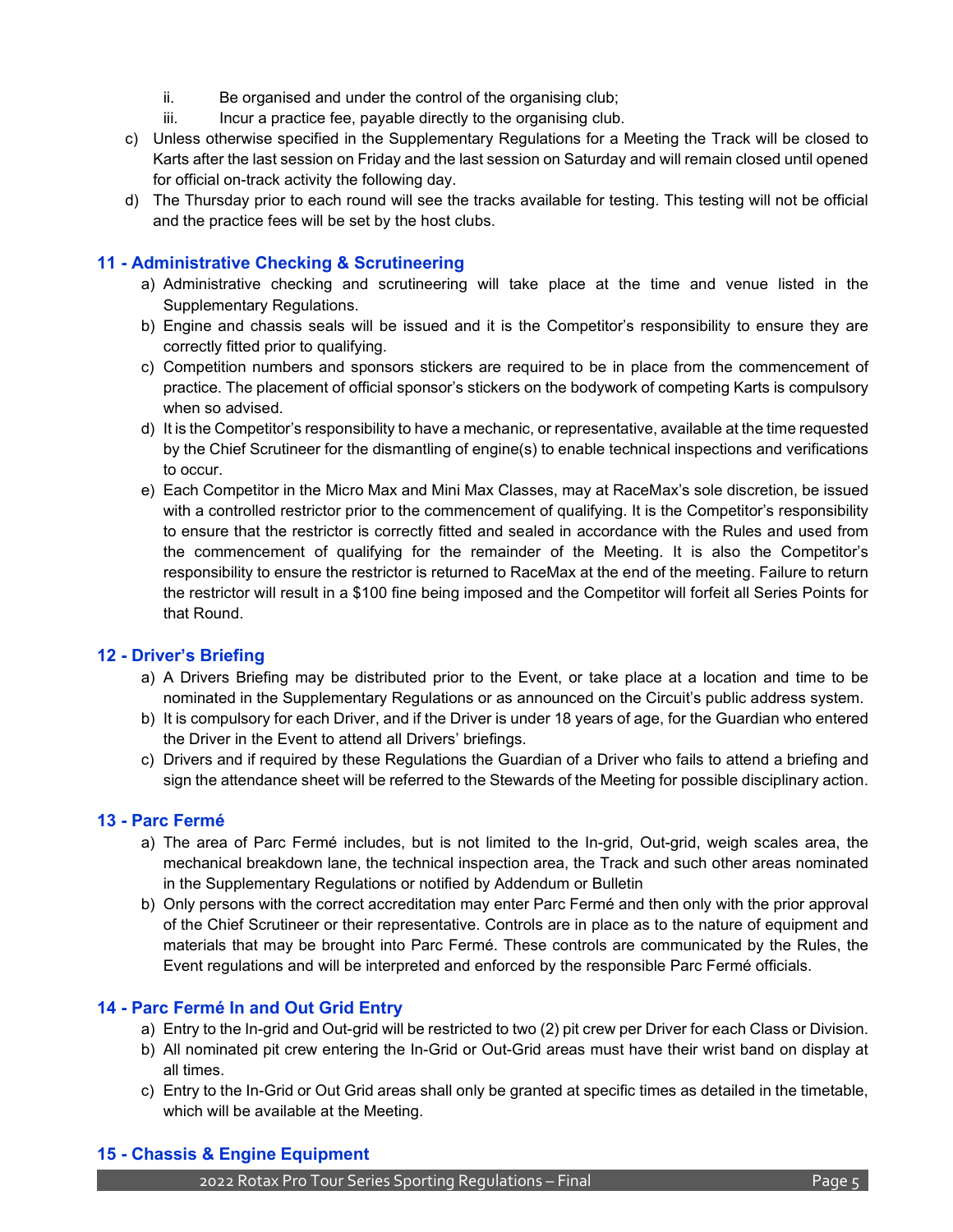- a) Chassis
	- i. Chassis must comply with either the current KNSW Technical Regulations or the current CIK-FIA International Karting Regulations and be either CIK homologated or Approved for competition by KNSW.
	- ii. Competitors must present themselves and their equipment in a clean, well maintained and professional manner at all times.
	- iii. Number plates will be in accordance with the Rules.

#### b) Engine

i. Competitors are only permitted to use the following spark plugs for the duration of a Meeting:

| <b>Class / Division</b>                         |  | Denso Iridium | <b>NGK</b>    |      |         |    |
|-------------------------------------------------|--|---------------|---------------|------|---------|----|
| Micro Max, Mini Max                             |  | IW24   IW27   | IW29 I        | IW31 | GR8DI-8 |    |
| Junior Max Trophy, Junior Max, Rotax 125 Light, |  | IW24   IW27   | <b>IW29</b> 1 | IW31 | GR9DI-8 | or |
| Rotax 125 Heavy, DD2, DD2 Masters               |  |               |               |      | GR8DI-8 |    |

- ii. Spark plugs must be OEM as supplied by the manufacturer and machining and/or removal of the washer is not permitted.
- iii. All engines must show Australian or New Zealand engine stamping.

# **16 - Changing of Equipment**

- a) Notice of any change of equipment must be notified to the Chief Scrutineer before the start of any Qualifying session or Race.
- b) Equipment, as entered on the Scrutineering Form, may be used at the Competitor's discretion with the approval of the Chief Scrutineer.
- c) The change of Chassis, engine or Tyres is forbidden during the starting procedure and between the start and finish of any race unless the race is stopped and the Track is declared Wet.

# **17 - Data Logging Equipment**

a) KNSW and/or RaceMax may require the fitment of technical equipment for the purpose of data logging to ensure the technical conformity of certain equipment with the Rules.

#### **18 - Timing**

- a) It is the Drivers responsibility to fit and maintain their timing transponder in accordance with the Rules.
	- i. It is compulsory for all Competitors to affix a MYLAPS compatible transponder to their Kart in a working condition from the start of the first Friday practice session at each Meeting. Failure to do so will result in exclusion from the next practice session. In the event of it being the final session a \$200 fine will apply.
	- ii. Transponder fitting instructions are to be in accordance with the Rules.

#### **19 - Fuel and Lubricants**

- a) The Fuel permitted to be used must be in accordance with the Rules and will be listed in the Supplementary Regulations for each Round.
- b) For the duration of the Series, the only oil that is permitted to be used at a Round of the Series is, XPS Full Synthetic Oil (Z297461). The entry fee for all events will include one (1) litre of oil per Kart entered and will be distributed at the times listed for tyre scanning.
- c) Random fuel testing will be conducted during the series to ensure competitors are using the controlled fuel and oil as specified.

#### **20 - Tyres**

a) All Tyres will be barcoded.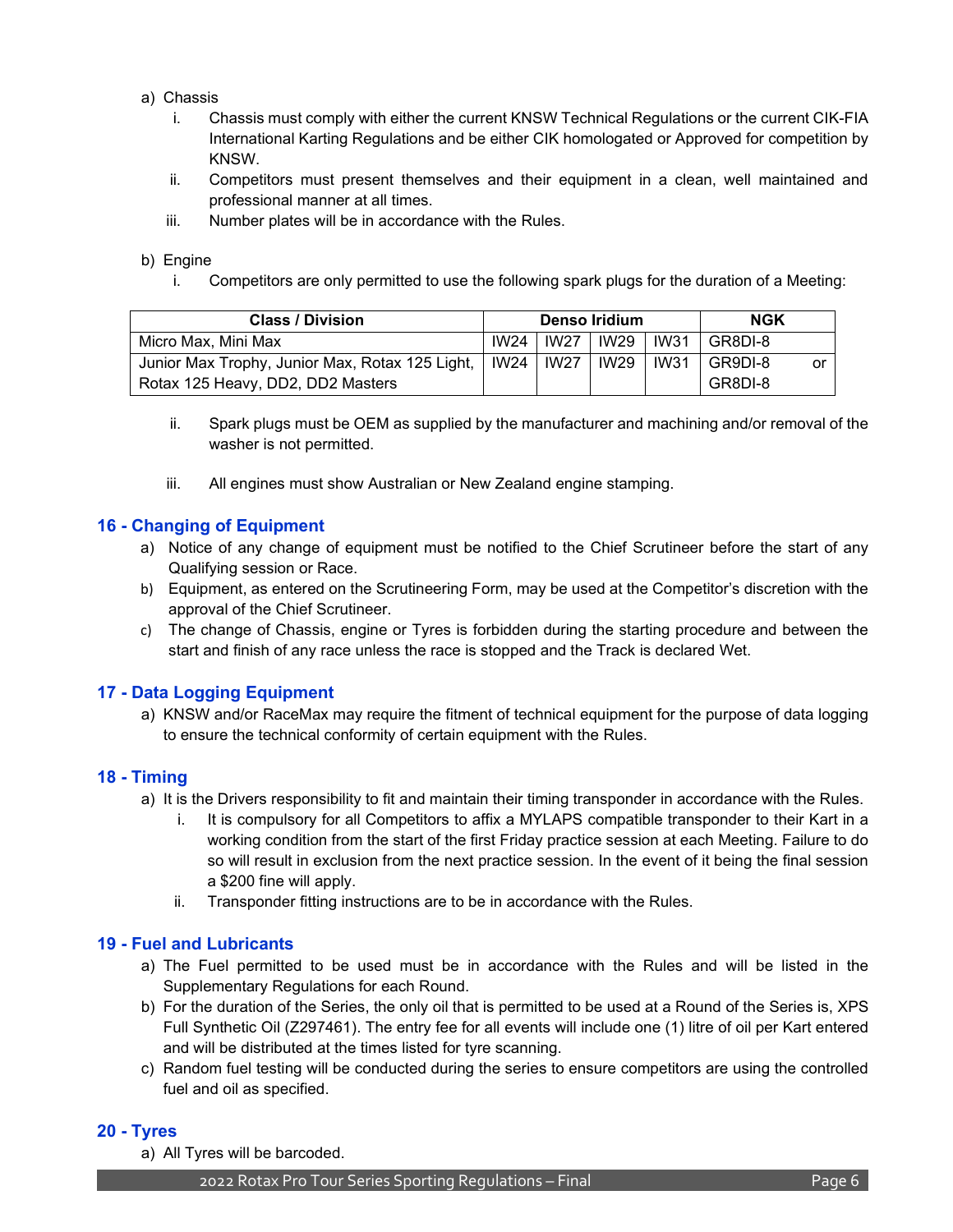- b) Only the Tyres listed in the Rules and distributed by RaceMax are permitted to be used at a Round of the Series.
- c) Tyres will form part of the entry fee for each round. For the avoidance of doubt:
	- i. First practice session (of 5) the tyres used are free
	- ii. Practice 2 to Practice 5 on the Friday only 1 set of scanned in tyres as supplied by RaceMax may be used. Previous round tyres may be used however, the 4 tyres that start practice 2 are the only permitted tyres able to be used.
	- iii. Saturday and Sunday warm up session tyres are free.
	- iv. All competitors will commence qualifying on their new green unused set of allocated tyres. In the event of a wet qualifying session, the first dry session will be on the new green unused set of allocated tyres.
	- v. Entry fee will include 1 set of race tyres.
	- vi. Senior Max Restricted, will run their usual wet tyres and run Mojo D2 slick tyres. The use of Mojo wet tyres for this class has been exempted.

#### **21 - Tyre Pooling**

- a) Tyre pooling and impounding may be employed and will be advised in Supplementary Regulations for each Round.
- b) Failure to collect Tyres within the published time period may result in a penalty of the competitors fastest 2 lap times of qualifying being deleted.

#### **22 - Video Recording System & Recording Medium (SD Card) Procedures**

- a) It is compulsory for Competitors to have at least one forward facing video recording system in operation at all times, from the commencement of each days on track activity. Failure to do so will result in exclusion from that Section of the Event.
- b) A separate SD card must be used for each Series Class or Division contested at an Event.
- c) Prior to commencement of on track activity on each day of a Round, the recording medium used in the camera fitted to a Kart must be completely cleared and reformatted.
- d) No recorded vision on the recording medium may be deleted from the time that on-track activity has commenced on each day of a meeting until 0700 hours the next day, without prior written permission of the Stewards.

#### **23 - Mechanical Breakdown Lane**

a) Other than during Qualifying, a Mechanical Breakdown Lane will be in operation at all Rounds unless stated otherwise in Supplementary Regulations.

#### **24 – Nose Cone – CIK-FIA Drop Down**

a) The CIK-FIA Drop Down nose cone kit will not be used at the first 2 rounds. This decision shall be reviewed prior to Round 3 of the series. KNSW and RaceMax reserve the right to introduce the drop down nose cone rule if deemed necessary at their sole discretion.

#### **25 - Practice**

- a) Untimed practice be scheduled on the Thursday prior to each Meeting.
- b) Each Class or Division will have Five (5) timed Official practice sessions at a Meeting that will take place on the Friday of the Meeting. The duration of these sessions will be listed in the Supplementary Regulations.
- c) From official Practice 2 onwards, all classes will be restricted to one (1) set of Dry Tyres and one (1) set of Wet Weather Tyres for the duration of the Official practice sessions.

#### **26 - Qualifying**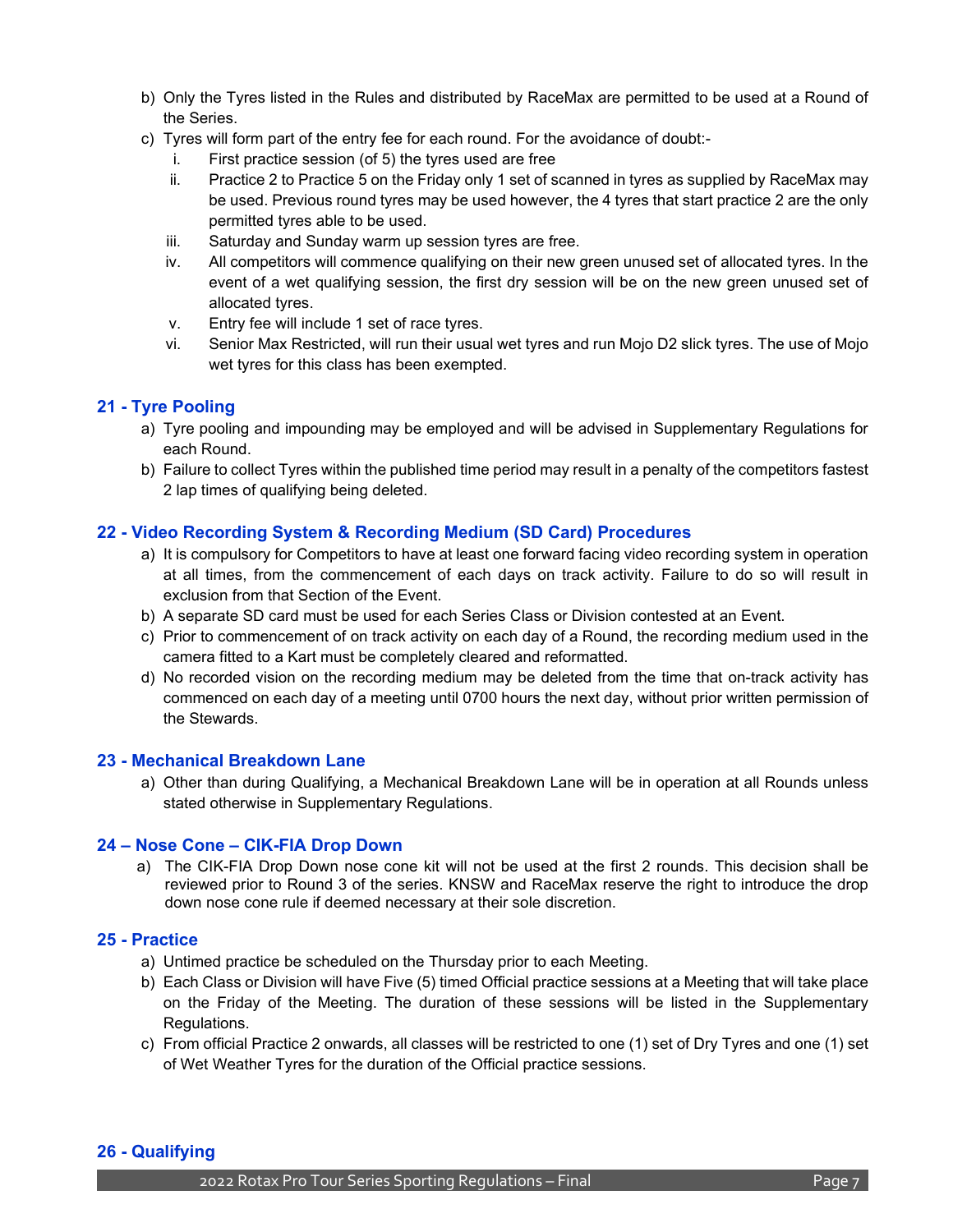- a) Each Class or Division will have one (1) qualifying session at a Meeting.
- b) The duration of the Qualifying session will be listed in the Supplementary Regulations.
- c) A Driver may only qualify one (1) Kart in each Class or Division at a Meeting.
- d) For Under-subscribed Classes, the times set in the morning warm up practice session will determine the order of Karts for qualifying from fastest to slowest, with the fastest Driver occupying grid position 1, second fastest Driver occupying grid position 2 and so on.
- e) Over-subscribed Classes will be split into two (2) qualifying groups based on the times set in the morning warm up practice session.
	- i. The slowest 50% will be classified as Group 1 and the faster 50% as Group 2.
	- ii. Where the separation results in an odd number of Karts, the lesser number will comprise Group 1.
	- iii. The fastest Driver in each group will occupy grid position 1, second fastest grid 2 and so on.
	- iv. At the end of the qualifying sessions for both groups, Drivers will be split into two (2) groups Group A and Group B.
	- v. Group A will include the fastest, third fastest, fifth fastest qualifier and so on.
	- vi. Group B will include the second fastest, fourth fastest, sixth fastest qualifier and so on.
	- vii. This process will continue until all Drivers are allocated a group.

# **27 - Grid Procedure**

- a) Undersubscribed Classes
	- i. The results of the qualifying session will determine the grid for each Heat Race from fastest to slowest.
- b) Oversubscribed Classes
	- i. The results of the qualifying sessions will determine the grid for the two (2) Heat Race groups, from fastest to slowest.
	- ii. The fastest qualifier in each group A and B, will start the Heat Races from pole position.
- c) To be eligible for a grid position in the Pre-Final Race and the Final Race a Competitor must:
	- i. Register a qualifying time.
	- ii. Compete in at least two (2) Heat Races.
- d) The combined points accumulated by a Driver from Heat Race one (1), Heat Race two (2) and Heat Race three (3) will determine the grid for the Pre-Final race.
	- i. The Driver who has accumulated the least points in the Heat Races will start on Pole Position for the Pre-Final Race.
	- ii. The Driver who has accumulated the second least points in the Heat Races will start on Grid 2 for the Pre-Final Race and so on until the grid is filled to Track Density.
	- iii. In the event of a tie on points, the lower grid position will be awarded to the Driver with the faster qualifying time.
- e) The finishing order from the Pre-Final Race will determine the grid for the Final Race.
- f) The winner of the Pre-Final Race will start on Pole Position for the Final race.
	- i. The Driver who finishes second in the Pre-Final Race will start in Grid position 2 for the Final race and so on.
	- ii. Non finishers in the Pre-Final Race will be gridded at the rear of the field in order of laps completed, followed by grid position from the Pre-Final Race.

# **28 - Heat Races**

- a) Each Class or Division will have three (3) Heat Races at a Meeting.
- b) The Heat Races will be conducted over the following approximate distances:
	- i. Micro Max and Mini Max: 10km (Heats 1, 2 and 3).
	- ii. Junior Max, Senior Max Light, Senior Max Heavy, DD2, DD2 (Masters), Senior Max Restricted: 12 km (Heats 1, 2 and 3).
- c) The duration of each Heat Race will be expressed as a number of laps which will be listed in the Supplementary Regulations for each Round.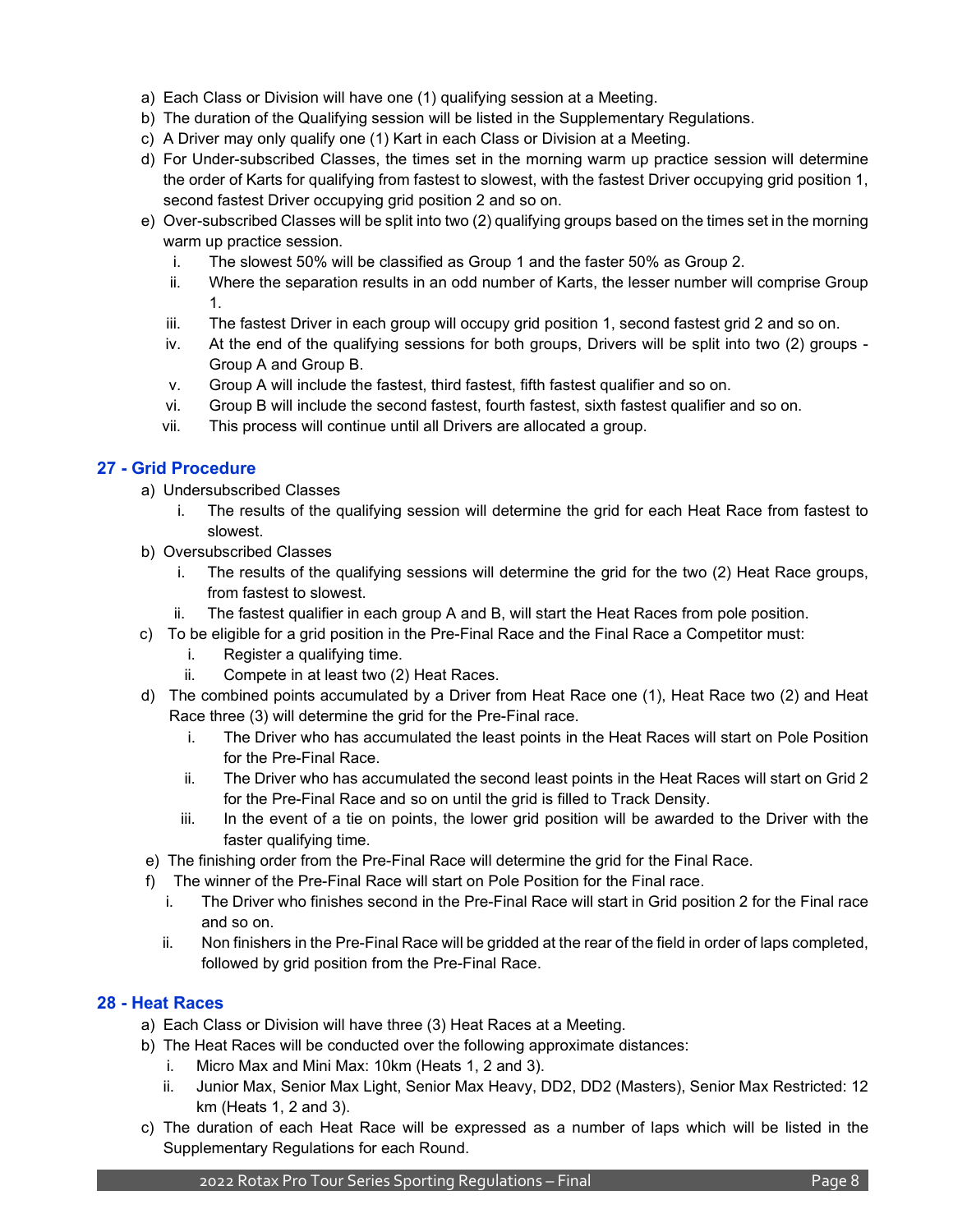- d) Over Subscribed Classes
	- i. Each group A and B will race three (3) heat races.

# **29 - Point Score To Determine Grid For Pre-Final**

- a) The point score outlined in this regulation will only be used to determine the Grid for the Pre-Final Race in each Class or Division at a Meeting. These points will not count towards the Series points.
- b) Points for each the heat race will be awarded as follows:
	- i. 1st place 0 points,
	- ii. 2nd place 2 points,
	- iii. 3rd place 3 points and so on with one (1) point being added for each place.
- c) Non-starters and non-finishers in a Heat Race will be awarded a finishing position based on the number of laps completed.
- d) If a Driver fails to make the Start they will be classified in grid order behind the number of starters in the race.
- e) If a Driver is Excluded from a Heat Race they will be awarded points equal to the number of entries in the Heat of that Class or Division plus one (1).

#### **30 - Oversubscribed Classes**

- a) Where the Class is Over-Subscribed at a Round, a standalone race may be included on the program at the sole discretion of RaceMax and the Host Club.
- b) Only those Competitors who are not allocated a grid position for the Pre-Final may participate in this standalone race.
- c) This standalone race may only be scheduled where eight (8) or more Drivers are not allocated a Grid position for the Pre-Final.
- d) Series Points will not be awarded for this race.
- e) The duration of this race will be at the sole discretion of the Organiser.

#### **31 - Pre-Final**

- a) Each Class or Division will have one (1) Pre-Final Race at a Meeting.
- b) The duration of the Pre-Final race will be expressed as a number of laps which will be listed in the Supplementary Regulations.
- c) The Pre-Final will be conducted over the following approximate distances:
	- i. Micro Max & Mini Max: 15km
	- ii. Junior Max, Senior Max Light, Senior Max Heavy, DD2, DD2 Masters: 18km

#### **32 - Final**

- a) Each Class or Division will have one (1) Final Race at a Meeting.
- b) The duration of the Final Race will be expressed as a number of laps which will be listed in the Supplementary Regulations.
- c) The Final will be conducted over the following approximate distances
	- i. Micro Max & Mini Max: 18km
	- ii. Junior Max, Rotax 125 Light, Rotax 125 Heavy, DD2, DD2 Masters Senior Max Restricted: 22km

#### **33 – Rounds 3&4**

a) Will have formats and points scoring methodology published with relevant supplementary regulations.

#### **34 - Starts**

a) All Races will be started using a Rolling Start.

# **35 - Rolling Start Procedure**

a) Each Race will be started using a Rolling Start in accordance with the KNSW Rules.

2022 Rotax Pro Tour Series Sporting Regulations – Final Page 9 and Page 9 and Page 9 and Page 9 and Page 9 and Page 9 and Page 9 and Page 9 and Page 9 and Page 9 and Page 9 and Page 9 and Page 9 and Page 9 and Page 9 and P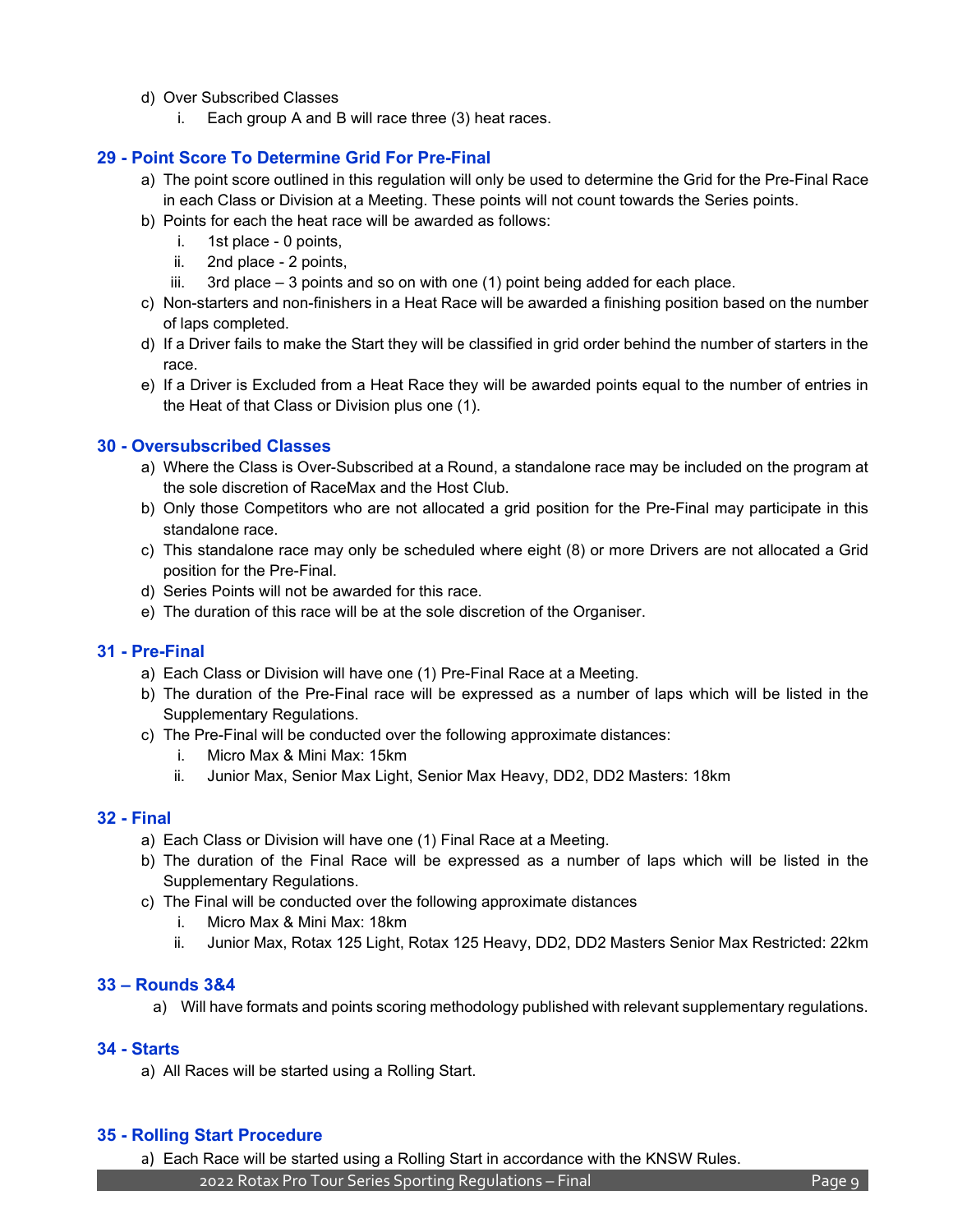#### **36 - Non-competition**

- a) It is the spirit and intent of the competition that all Races should be contested to the fullest.
- b) Where a Driver is considered to have missed or retired from a race in an attempt to gain an advantage, they may be required to appear before the Stewards of the Meeting for the appropriate action and/or penalty.

#### **37 - Round Results**

- a) The placing's for each Round will be determined by the placing's obtained in the Final race.
- b) Any Driver, who has not completed the full number of provided laps, even if the Driver does not finish the final, will be classified according to the number of laps completed.

#### **38 - Series Points - Drivers**

a) Points shall be awarded to Drivers in each Class or Division at each Round of the Series as follows:

| Pos.           | <b>PRE-FINAL</b> | <b>FINAL</b> |
|----------------|------------------|--------------|
| 1              | 1275             | 1700         |
| $\overline{2}$ | 1179             | 1572         |
| 3              | 1090             | 1454         |
| 4              | 1008             | 1345         |
| 5              | 932              | 1244         |
| 6              | 862              | 1150         |
| $\overline{7}$ | 797              | 1064         |
| 8              | 737              | 984          |
| 9              | 682              | 910          |
| 10             | 630              | 842          |
| 11             | 583              | 778          |
| 12             | 539              | 719          |
| 13             | 498              | 665          |
| 14             | 460              | 657          |
| 15             | 425              | 608          |
| 16             | 393              | 562          |
| 17             | 363              | 520          |
| 18             | 335              | 481          |
| 19             | 309              | 445          |
| 20             | 285              | 410          |

- b) Each Competitor in a Class or Division can score in a total of 8 Series Points results (4 x Pre-Final Start Positions & 4 x Finals Results) in the Series, all results will be used to calculate their ranking.
- c) Points shall only be awarded to the Drivers classified as finishers in the final results of each race.
- d) Non-finishers will not be awarded Series points.
- e) Any race which is stopped, and not restarted, and where less than 50% of the race distance has been completed by the leader shall be deemed a non-race in respect of Series points and no points shall be awarded.
- f) Any race which is stopped, and where 50% or more of the race distance has been completed by the leader, shall be deemed to have finished and full Series points shall be awarded.
- g) Series points are allocated to individual Drivers and are not transferable between Drivers.
- h) Each Driver wishing to apply for the RMCGF wildcard entry must comply with the '2022 Conquer the World' Terms and Conditions available at [www.rotax.com.au](http://www.rotax.com.au/)

# **39 - Series Results When a Tie Exists**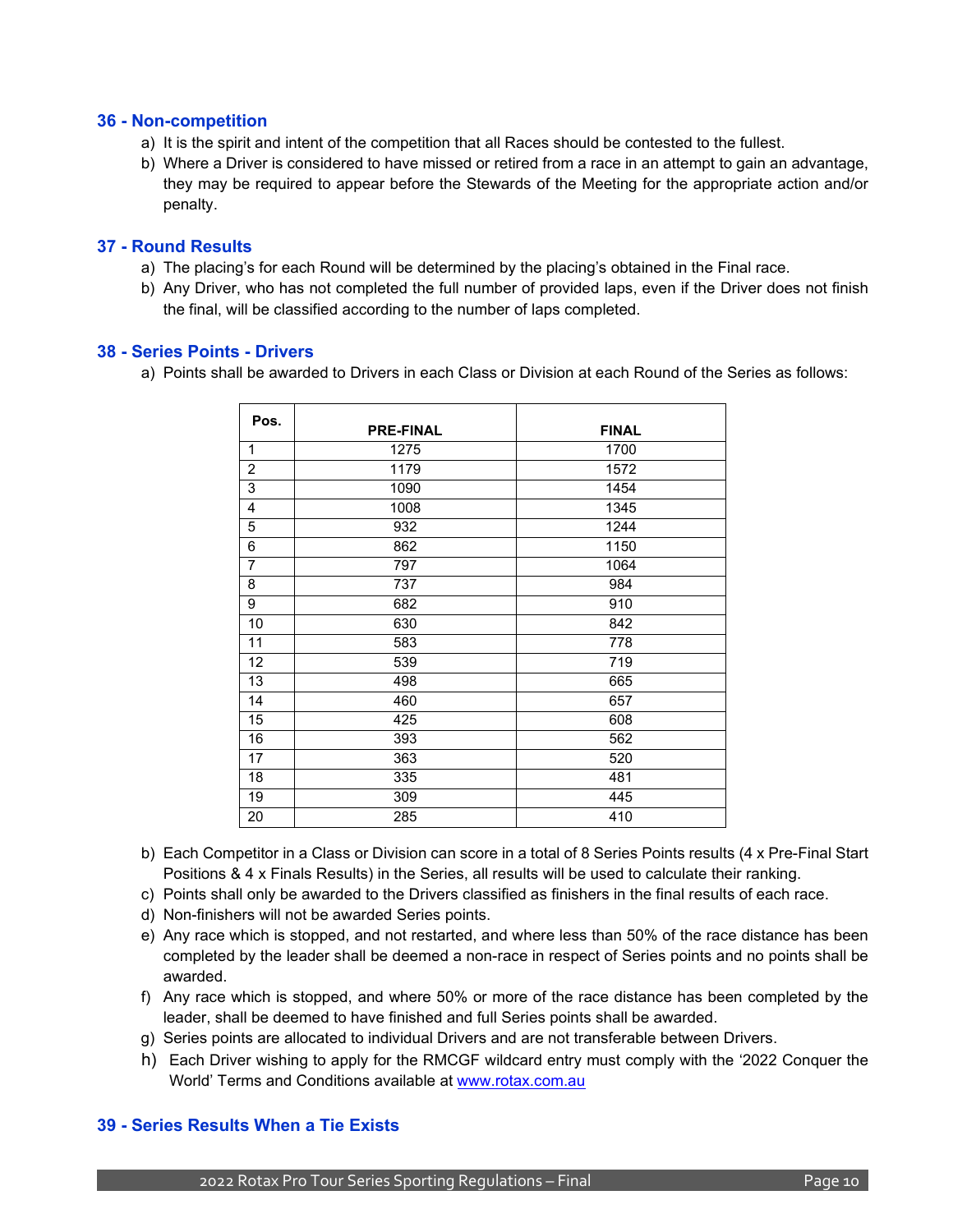- a) In the event of two (2) or more Drivers scoring equal points at the end of the Series in a Class or Division, the final Series order for that Class or Division will be determined by the Driver who achieves highest result in the Final at the Rotax Pro Tour final round.
- b) In the event the result is still tied, the Series order will be determined by the highest result in one of the previous Finals (Rounds 1 to 5), starting from the most recent event and working backwards through the results the Series.

# **40 - Trophy Presentation**

- a) A 1000 point penalty will be applied to a Driver's ranking points when a Driver who is receiving a trophy or prize does not attend the podium presentation on time, wearing their race suit & boots at each Series Round.
- b) Drivers are required to be available for the presentation if commenced prior to 4:30pm.
- c) First, Second and Third in each Class or Division will receive a trophy at each Round.
- d) Drivers on the Podium are expected to stay on the Podium steps while spraying the champagne and remain available for a few moments for photography.

# **41 - Recognition of State Champions**

a) Four of the Rounds will be contested for the respective State Championships.

# **42 - Series Champion**

- a) The Rotax Max Challenge Australian National Champion (1st place getter in the Series point score) will be recognised and awarded at the conclusion of Round 5.
- b) The Rotax Max Challenge Australian National Champion will be allocated the Number 1 for Rotax Pro Tour events in that Class or Division in the following year and will receive a Green Champion's Plate.
- c) The 2nd and 3rd place getters in the Series point score will be recognised and awarded at the Rotax Pro Tour Awards Night.

# **43 – Senior Max Restricted**

- a) The class is being run as a demonstration class. As such trophies will be presented to the top 3 drivers at each round.
- b) There shall not be recognition of state or national champion status for this class. RaceMax will arrange for a series trophy and prizes.
- c) The class will run on KNSW Tag Restricted rules including wet tyres, at a weight of 177kg but on Mojo D2 Slicks.

# **44 - General Safety and Paddock Area**

- a) Fire
	- i. Each Paddock space area must contain at least one (1) certified and fully functioning effective dry chemical fire extinguisher The Fire Extinguisher/s must be readily accessible in the working area at all times.
- b) Smoking
	- i. The Series Paddock is designated as a public area at a Meeting. As such it is a **NO SMOKING** area.
	- ii. Smoking in the Paddock is strictly prohibited.
- c) Paddock Allocation
	- i. All requests for Paddock Space is to be made in writing to [the](mailto:development@karting.net.au) host club contact listed on the Supplementary Regulations prior to the close of entries for each round of the Series;
	- ii. The layout of the Paddock Area will be the decision of the Series Manager;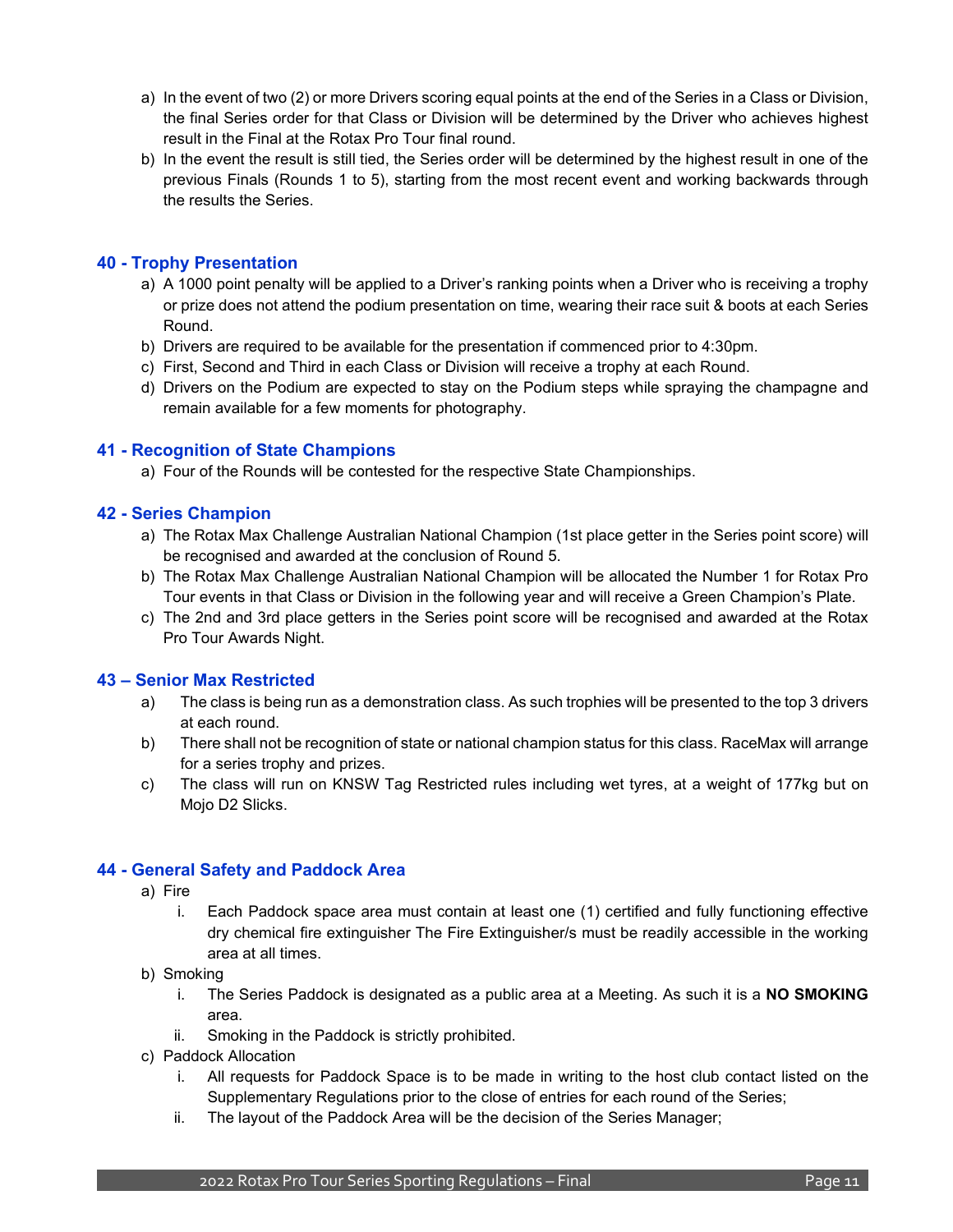- iii. No vehicle or trailer on the premises can measure more than 19m in overall length when connected. For the avoidance of doubt, this means that no B Double transporters will be permitted on the premises at any time during the event.
- iv. The parking of trailers, trucks and vehicles in the Paddock Area is at the absolute discretion of the Series Manager.

#### **IMPORTANT NOTE**

These Series Sporting Regulations are correct at the time of publication but are subject to change by KNSW.